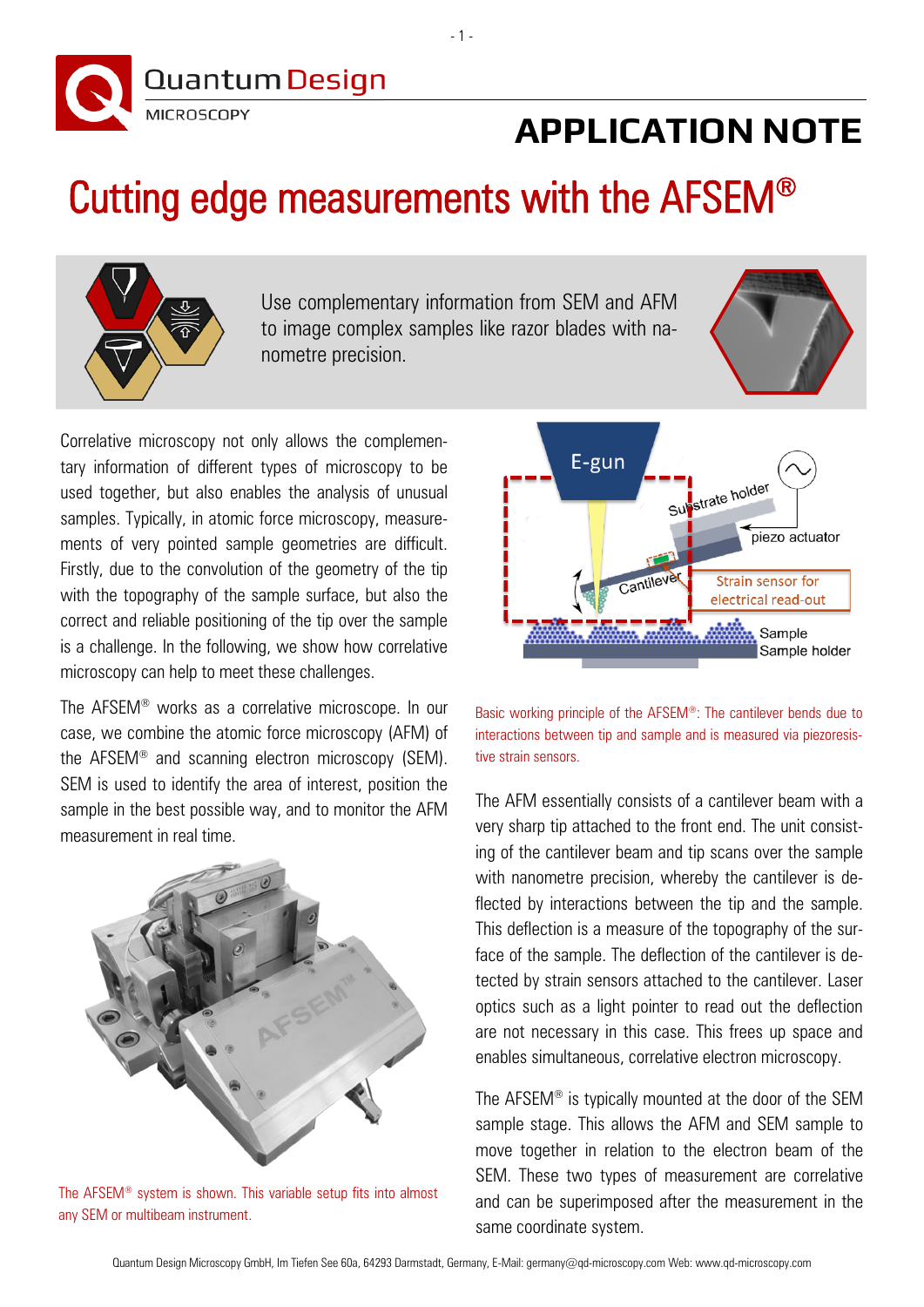

- 2 -

(Left) AFSEM® and razor blade sample holder mounted in the SEM chamber. (Right) SEM image of the cantilever tip a few micrometres above the razor blade. The tip geometry, as well as the topography of the razor blade can be seen.

The sample can be moved in all three spatial directions on the sample stage, i.e. relative to the position of the AFM and relative to the position of the electron beam. The AFM can be moved in the same way.

A commercially available razor blade serves as the sample in this Application Note. This was installed unchanged in the sample holder and only electrically grounded to avoid electrical charging by the SEM. The aim is to image the surface of the blade with the AFM and in particular to determine the radius of the blade.

The measurement comprises several steps: the coarse positioning, the fine positioning, the approach of the tip and finally the measurement of the topography. The coarse positioning is done by hand during the mounting of the AFSEM® and the sample and enables to bring the cantilever within on millimetre of the sample surface. The SEM is used for fine positioning. Due to the high resolution of the SEM the cantilever tip can be easily positioned in close proximity to the edge of the razor blade with an accuracy of significantly less than 1  $\mu$ m. In the next step, the cantilever tip can already be approached using the AFSEM® controller and the analysis of the real 3D topography can be achieved.

It is possible to create rectangular sections of the topography and adjust the measurement parameters during the measurement. The movement of the cantilever tip over the sample can be followed live with the SEM at any time. A sample section of 5  $\mu$ m x 24  $\mu$ m across the blade edge could thus be recorded with nanometre accuracy.

With the help of the fine positioning made possible by the SEM, different areas on the razor blade can be quickly selected and measured. In this way, variations at different points of the same sample can be examined in an easy and straight forward manner. Different material properties, such as a coatings applied to the razor blade, can be compared. An important parameter is the radius of the razor blade, as well as the roughness of the surface.



3D representation of the topography of the surface of the razor blade. The measurement has a lateral size of  $5\mu$ m x 24  $\mu$ m with nanometre resolution.